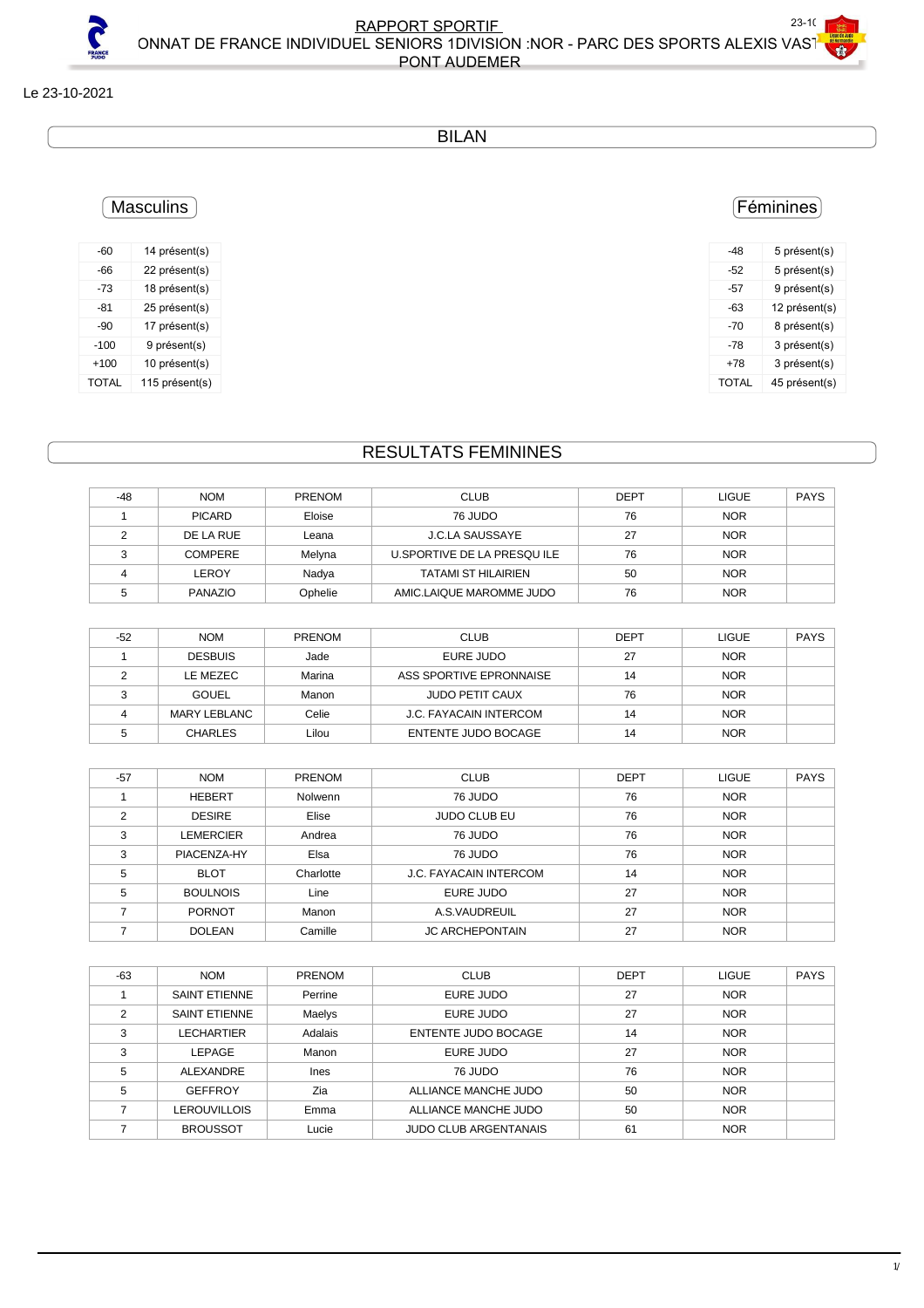

#### **RAPPORT SPORTIF AND RESOURCE A SUMPORT SPORTIFY** CHAMPION ON THE FRANCE INDIVIDUEL SENIORS 1DIVISION :NOR - PARC DES SPORTS ALEXIS VASTING  $\sim$ PONT AUDEMER

| $-70$ | <b>NOM</b>       | <b>PRENOM</b> | <b>CLUB</b>                | <b>DEPT</b> | <b>LIGUE</b> | <b>PAYS</b> |
|-------|------------------|---------------|----------------------------|-------------|--------------|-------------|
|       | <b>CAMBOURS</b>  | Julia         | EURE JUDO                  | 27          | <b>NOR</b>   |             |
| 2     | <b>DUPUIS</b>    | Charlotte     | CAUDEBEC ARTS MARTIAUX     | 76          | <b>NOR</b>   |             |
| 3     | <b>MECHERI</b>   | Lena          | ALLIANCE MANCHE JUDO       | 50          | <b>NOR</b>   |             |
| 3     | <b>PRETRE</b>    | Marine        | EURE JUDO                  | 27          | <b>NOR</b>   |             |
| 5     | <b>HAMELIN</b>   | Tiffanie      | <b>ENTENTE JUDO BOCAGE</b> | 14          | <b>NOR</b>   |             |
| 5     | KANCEL           | Laetitia      | ALLIANCE MANCHE JUDO       | 50          | <b>NOR</b>   |             |
|       | <b>CHARNOTET</b> | Emeline       | EURE JUDO                  | 27          | <b>NOR</b>   |             |
|       | <b>BRISOT</b>    | Lucie         | LE BUDOKAN JJJ LE HAVRE    | 76          | <b>NOR</b>   |             |

| $-78$ | <b>NOM</b>       | <b>PRENOM</b> | <b>CLUB</b>             | <b>DEPT</b> | LIGUE      | <b>PAYS</b> |
|-------|------------------|---------------|-------------------------|-------------|------------|-------------|
|       | <b>LOUVIEAUX</b> | Eugenie       | <b>J.C.GRD QUEVILLY</b> | 76          | <b>NOR</b> |             |
|       | VAN DER PLOEG    | Melodie       | ALLIANCE MANCHE JUDO    | 50          | <b>NOR</b> |             |
|       | SZKUDLAPSKI      | Natacha       | <b>J.C.PT AUDEMER</b>   | 27          | <b>NOR</b> |             |

| +78 | <b>NOM</b>    | <b>PRENOM</b> | <b>CLUB</b>                  | <b>DEPT</b> | LIGUE      | <b>PAYS</b> |
|-----|---------------|---------------|------------------------------|-------------|------------|-------------|
|     | LEBON         | Rose          | BAYEUX BESSIN JUDO           | 14          | <b>NOR</b> |             |
|     | <b>AVARO</b>  | Marthe        | CERCLE D ACTIVITES PHYSIQUES | 76          | <b>NOR</b> |             |
|     | <b>HUBLET</b> | Alexandra     | A.S.VAUDREUIL                | 27          | <b>NOR</b> |             |

## RESULTATS MASCULINS

| $-60$          | <b>NOM</b>       | <b>PRENOM</b> | <b>CLUB</b>                   | <b>DEPT</b> | <b>LIGUE</b> | <b>PAYS</b> |
|----------------|------------------|---------------|-------------------------------|-------------|--------------|-------------|
|                | <b>BAROU</b>     | Romain        | 76 JUDO                       | 76          | <b>NOR</b>   |             |
| $\mathfrak{p}$ | <b>BLONDEL</b>   | Quentin       | <b>JUDO CLUB AMFREVILLAIS</b> | 76          | <b>NOR</b>   |             |
| 3              | <b>RIMBAULT</b>  | Alexandre     | 76 JUDO                       | 76          | <b>NOR</b>   |             |
| 3              | <b>BESSIN</b>    | Hugo          | ALLIANCE MANCHE JUDO          | 50          | <b>NOR</b>   |             |
| 5              | <b>DUVAL</b>     | Vincent       | <b>DOJO MARITIME</b>          | 76          | <b>NOR</b>   |             |
| 5              | <b>HUET</b>      | Alexis        | <b>TATAMI ST HILAIRIEN</b>    | 50          | <b>NOR</b>   |             |
|                | <b>MONTFORT</b>  | Tanguy        | <b>JUDO CLUB DE POTIGNY</b>   | 14          | <b>NOR</b>   |             |
|                | <b>VILLEDIEU</b> | Leo           | AVANT GARDE CAEN              | 14          | <b>NOR</b>   |             |

| $-66$          | <b>NOM</b>       | <b>PRENOM</b>        | <b>CLUB</b>                       | <b>DEPT</b> | <b>LIGUE</b> | <b>PAYS</b> |
|----------------|------------------|----------------------|-----------------------------------|-------------|--------------|-------------|
|                | <b>BOUDA</b>     | Romaric Wend-<br>Yam | EURE JUDO                         | 27          | <b>NOR</b>   |             |
| $\mathfrak{p}$ | VATEBLED         | Damien               | EURE JUDO                         | 27          | <b>NOR</b>   |             |
| 3              | <b>LECLERC</b>   | James                | DOJO MARITIME                     | 76          | <b>NOR</b>   |             |
| 3              | <b>NORET</b>     | Charles              | <b>EURE JUDO</b>                  | 27          | <b>NOR</b>   |             |
| 5              | <b>LECOQ</b>     | Louis                | EURE JUDO                         | 27          | <b>NOR</b>   |             |
| 5              | <b>BELAUD</b>    | Pierre               | AJ 61                             | 61          | <b>NOR</b>   |             |
|                | <b>KADRI</b>     | Neil-Affif           | ACQUIGNY-JUDO VALLEE DE L<br>EURE | 27          | <b>NOR</b>   |             |
|                | <b>MONTHEARD</b> | Maell                | <b>FOYER BERNANOS</b>             | 76          | <b>NOR</b>   |             |

| $-73$          | <b>NOM</b>      | <b>PRENOM</b>   | <b>CLUB</b>                   | <b>DEPT</b> | <b>LIGUE</b> | <b>PAYS</b> |
|----------------|-----------------|-----------------|-------------------------------|-------------|--------------|-------------|
|                | <b>CRESTOT</b>  | Robin           | EURE JUDO                     | 27          | <b>NOR</b>   |             |
| $\mathfrak{p}$ | <b>DAMBO</b>    | William         | U.SPORTIVE DE LA PRESQUILE    | 76          | <b>NOR</b>   |             |
| 3              | <b>VIERLING</b> | Marc            | <b>JUDO CLUB AMFREVILLAIS</b> | 76          | <b>NOR</b>   |             |
| 3              | LEMASSON        | Tom             | EURE JUDO                     | 27          | <b>NOR</b>   |             |
| 5              | MENARD          | Axel            | ALLIANCE MANCHE JUDO          | 50          | <b>NOR</b>   |             |
| 5              | AMELINE         | Tom             | J.C. FAYACAIN INTERCOM        | 14          | <b>NOR</b>   |             |
|                | THENARD         | Mathis          | 76 JUDO                       | 76          | <b>NOR</b>   |             |
|                | <b>NGINAMAU</b> | Jeremias Mateus | A.L.ECOLE MADELEINE           | 27          | <b>NOR</b>   |             |